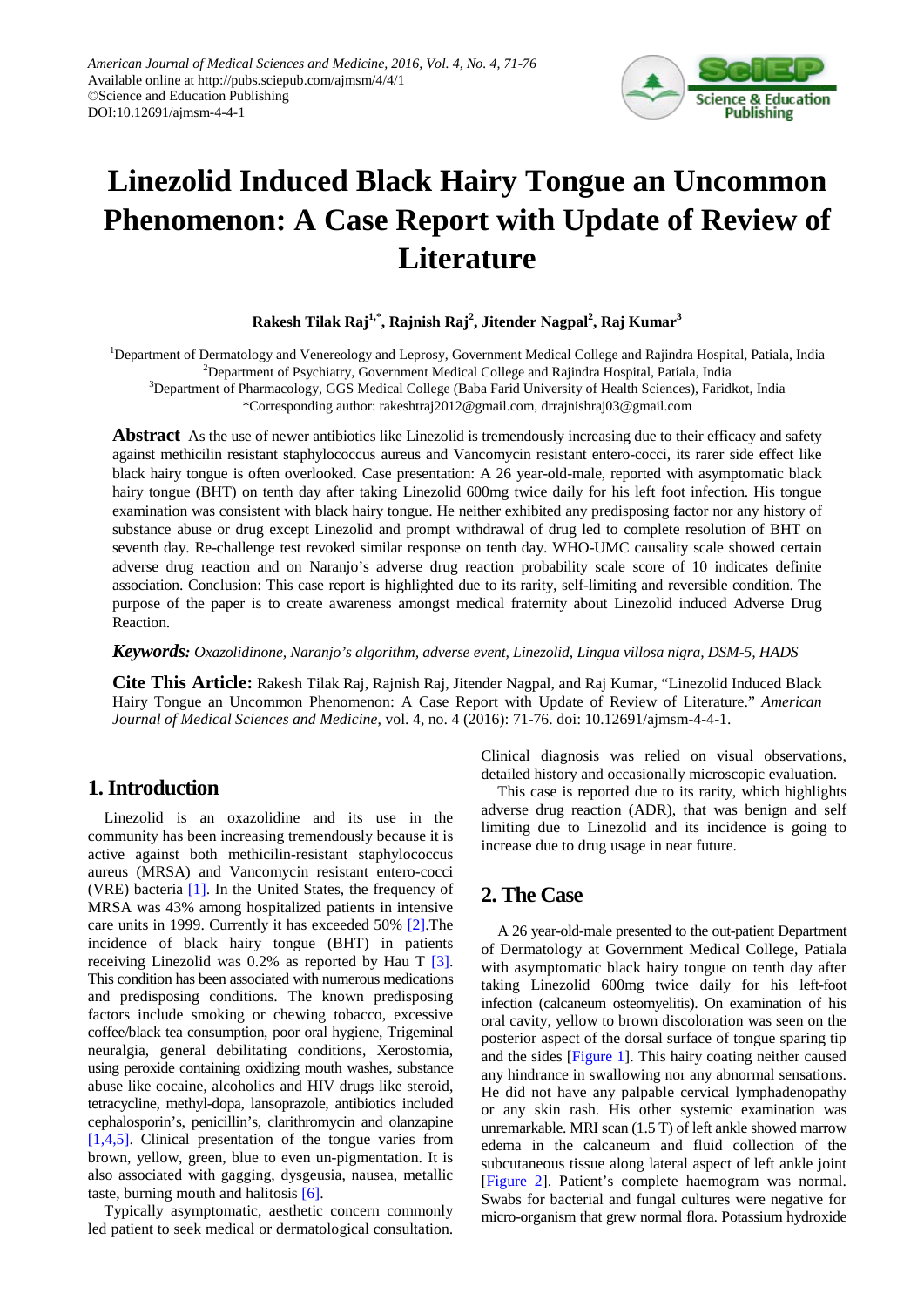(KOH) prepared direct cytology for yeast or fungal elements were negative. Human immune deficiency virus (HIV) serology was non-reactive. Patient did not give consent for biopsy of his lesion. He neither has any predisposing factor nor any history of substance abuse or drug intake except Linezolid. Prompt withdrawal of Linezolid drug led to complete resolution of the discoloration on seventh day [\[Figure 3\]](#page-1-2). Patient self medicated himself with Linezolid drug, at the same dose, frequency and duration as his ankle swelling worsened after stoppage of medication. Due to this re-challenge test, he again developed yellowbrownish pigmentation (discoloration) of the tongue on day fifth and tenth day, respectively [\[Figure 4\]](#page-1-3). WHO-UMC causality scale showed that this phenomenon was certainly due to adverse reaction [\[7\]](#page-4-4) and Naranjo's adverse drug reaction probability scale [\[8\]](#page-4-5) score of 10 indicates definite association. Its recurrence on day tenth of re-challenge test asserts with certainty the relationship of Linezolid induced BHT. The diagnosis for co-morbid psychopathology was assessed by semi-structured clinical interview on Diagnostic and Statistical Manual of Mental Disorder -5 (DSM-5) [\[9\].](#page-4-6) The severity for general anxiety was assessed on Hospital Anxiety and Depression Scale-Anxiety (HADS-A) [\[10\]](#page-5-0) and the clinical outcomes on Clinical Global Impression- Severity Scale (CGI-S) [\[11\]](#page-5-1) scores were 9 and 4 respectively, indicating mild anxiety. These symptoms of anxiety were due to perceived adverse events of the drug on tongue. It can be a normative stress reaction in most of the cases when people hear or realize bad things happening to them. It can neither be attributed to drug nor to the premorbid anxious personality State or Trait of the patient because of low level scores i.e., 27 and 35, as assessed on State and Trait Anxiety Inventory (STAI) [\[12\].](#page-5-2) After 4 weeks, HADS-A and CGI-S scores were 6, 2 respectively, indicating much improvement.

<span id="page-1-0"></span>

**Figure 1.** Black hairy tongue after receiving Linezolid for ten days

<span id="page-1-1"></span>

**Figure 2.** MRI finding of left ankle showing marrow oedema in the calcaneum and subcutaneous tissue

<span id="page-1-2"></span>

**Figure 3.** Complete resolution of black hairy tongue after withdrawal of drug

<span id="page-1-3"></span>

**Figure 4.** Reappearance of black hairy tongue after restart of Linezolid drug

## **3. Discussion**

A systemic review of literature and articles on Linezolid induced Black hairy tongue in English was conducted by searching in PubMed, SCOPUS, EMBASE, EBSCO, Index Copernicus, Medline, Ulrichs, Hinari, Google scholar and Cochrane Library. Additionally, grey literature (referring to documents produced in print and electronic formats protected by intellectual property rights was searched. Free text search terms were "Linezolid induced Black hairy tongue", "yellow discoloration of tongue", "yellowish-brown discoloration of tongue due to Linezolid", "Linezolid induced side effects of tongue", "Adverse drug reaction due to Linezolid", "Side-effects of Linezolid". The following terms were also included as MeSH terms combined with the Boolean term "All Fields AND negative [All Fields]; AND diagnosis [Subheading] OR diagnosis [All Fields] OR symptoms [All Field] OR diagnosis MeSH terms OR symptoms [All Field] AND "Linezolid," "Black hairy tongue" etc., and others words vide-supra [Mesh Terms] to support firmer conclusion." Dates of publication were limited from January 2000 to June 2016 using Cochrane library. The total of 108 articles was screened (76 records +32 additional records) and assessed for study eligibility [\[Figure 5\]](#page-3-0). After narrowing down the search with words BHT, Linezolid and excluding 94 articles from the study, only 14 case reports were included that fulfill the conditions vide infra for the final analysis of review of literature [\[Table 1\]](#page-2-0) [\[Figure 5\]](#page-3-0).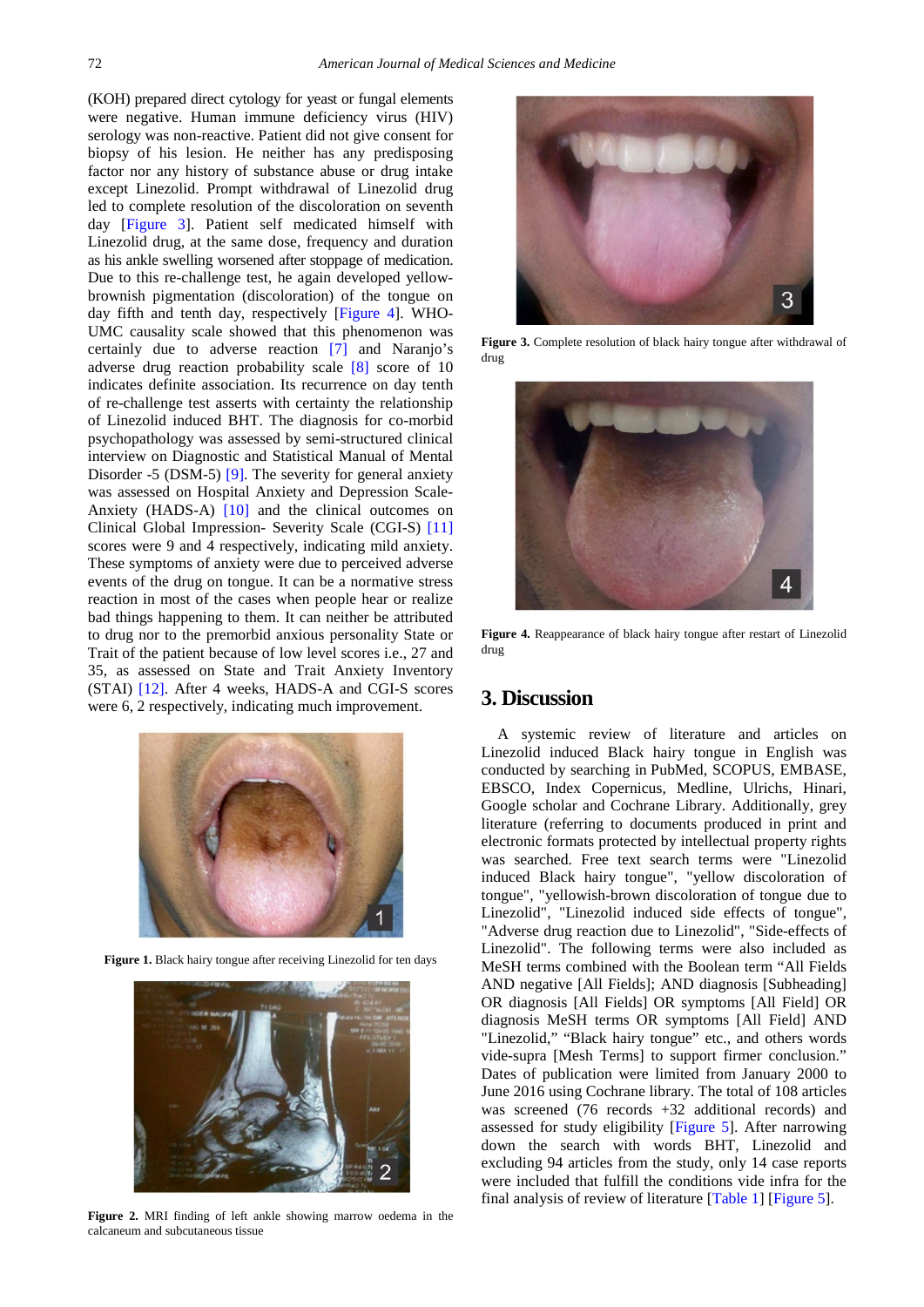<span id="page-2-0"></span>

| Table 1. linezolid induced bht reported cases in literature |                                                                                               |                                                                                                    |            |                     |                                                                        |                                                                            |  |  |
|-------------------------------------------------------------|-----------------------------------------------------------------------------------------------|----------------------------------------------------------------------------------------------------|------------|---------------------|------------------------------------------------------------------------|----------------------------------------------------------------------------|--|--|
| <b>Author with</b>                                          | <b>Clinical indication for</b>                                                                | <b>Concomitantly use</b>                                                                           | Naranjo's  | Time                | <b>Resolving time</b>                                                  | <b>Treatment given</b>                                                     |  |  |
| reference<br>Matson and<br>Miller* 2003<br>$[22]$           | <b>Linezolid</b> use<br>MRSA Toes cellulitis in<br>Immuno-compromised,<br>[HIV] girl          | medications<br>ART [Stavudine,<br>lamivudine, lopinavir-<br>ritonavir, TMP-SMX and<br>fluconazolel | score<br>6 | duration<br>2 weeks | 1 month                                                                | Reversible with<br>manual dental<br>cleaning                               |  |  |
| Amir KA et al<br>2006 [23]                                  | Kidney transplant                                                                             | Immunosuppressive,<br>Steroids, antibiotic, anti-<br>virals                                        | $\tau$     | 2 weeks             | 6 months                                                               | Withdrawal of drug                                                         |  |  |
| Refaat et al<br>2008 [24]                                   | T cell rich B cell<br>Lymphoma patient                                                        | Intravenous Vancomycin                                                                             | 6          | 2 days              | 3 days                                                                 | Discontinuation of<br>drug                                                 |  |  |
| Ma JS 2009<br>$[25]$                                        | MRSA bacteriema and<br>polyarithits                                                           | Intravenous Vancomycin                                                                             | 6          | 2 weeks             | 3-4 weeks                                                              | No discontinuation of<br>drug done                                         |  |  |
| Jover-Diaz F**<br>et al 2010 [1]                            | Empiric therapy for<br>spondylodiscitis<br>following laminectomy                              | Intravenous Vancomycin<br>and Rifampin                                                             | 6          | 2 weeks             | 7 days                                                                 | Discontinuation of<br>drug                                                 |  |  |
| Bozkurt I et al<br>2012[26]                                 | Disseminated nocardia<br>infection in a SLE<br>patient with multiple<br>brain abscess         | Steroids, Cefota-<br>suppressive (AZP),<br>antibiotics (TMP-SMX)                                   | 6          | 10 days             | 7 days                                                                 | Brushing and good<br>oral hygiene                                          |  |  |
| Marina and<br>Kasmani<br>***2012[27]                        | Elderly renal transplant<br>recipient with MRSA<br>enterococcal UTI                           | Immuno-suppressives<br>(CsA, MPA), steroid,<br>Vancomycin                                          | NR.        | 10 days             | 3 months                                                               | Discontinuation of the<br>drug                                             |  |  |
| Khasawneh et<br>al 2013[28]                                 | Empirical therapy for<br>MRSA pneumonia                                                       | Ertrapenem,<br>hydrocodone and<br>acetaminophen, albuterol<br>and ipratropium bromide<br>MDI       | 6          | 2 weeks             | 4 weeks                                                                | Baking soda<br>containing toothpaste                                       |  |  |
| Aijazi and<br>Abdulla<br>2014[29]                           | T <sub>2</sub> DM, CKD, IHD, Post<br>procedural<br>hypothyroidism, left<br>foot osteomyelitis | Antibiotics                                                                                        | NR.        | 2 weeks             | 3-4 weeks                                                              | Baking soda<br>containing toothpaste,<br>Brushing and good<br>oral hygiene |  |  |
| Petropoulou T*<br>et al 2013[30]                            | 5 year child with severe<br>pneumonia with left<br>lung abscess                               | Intravenous Clindamycin,<br>Cefotaxime, Cefotaxime<br>Meropenem                                    | <b>NR</b>  | $2 - 3$<br>weeks    | 1 month in case of<br>tongue and 2<br>months in teeth<br>discoloration | Withdrawal of drug<br>along with dental<br>cleaning                        |  |  |
|                                                             | Severe skin infection of<br>left foot                                                         | Piperacillin-tazobactum or<br>meropenem                                                            |            |                     | 1 month in case of<br>teeth discoloration                              |                                                                            |  |  |
|                                                             | Subperiosteal abscess of<br>Left (orbital cellulitis)                                         | Intravenous Clindamycin,<br>Cefotaxime,<br>Piperacillin-tazobactum                                 |            |                     | 1 month in case of<br>tongue and 2<br>months in teeth<br>discoloration |                                                                            |  |  |
| Balaji G et al<br>2014 [20]                                 | Post surgical infection<br>of left side of radial<br>neck fracture                            | None                                                                                               | 5          | 2 weeks             | 11 days                                                                | Normal saline                                                              |  |  |
| Joana Almeida<br>Santos *et al<br>2015 [31]                 | Subperiosteal abscess of<br>Left (orbital cellulitis)                                         | Intravenous Clindamycin,<br>Cefotaxime,<br>Piperacillin-tazobactum                                 | NR         | 4 weeks             | 4 weeks                                                                | Withdrawal of drug<br>along with dental<br>cleaning                        |  |  |
| Mancano MA<br>2015 [32]                                     | Postsurgical infection<br>after surgery for left<br>radial neck fracture                      | None                                                                                               | Probable   | 14 days             | 11 days                                                                | Normal saline                                                              |  |  |
| Present case<br>[2016]                                      | left foot infection<br>(calcaneum<br>osteomyelitis)                                           | No other medication given                                                                          | 10         | 10 days             | 7 days                                                                 | Withdrawal of drug<br>and Normal saline                                    |  |  |

BHT= Black Hairy Tongue, NR = Not reported, AZP = Azathioprine, CsA = cyclosporin,

MPA = Mycophenolic acid, TMP-SMX= Trimethoprim-sulfamethoxazole

\*Tongue and tooth discoloration

\*\* Oral mucosa and tongue

\*\*\* Tongue and lip.

Black hairy tongue (BHT) is an acquired, rare, benign, self-limiting condition characterized by elongation and hypertrophy of filiform papillae of the tongue with brown or black discoloration on the posterior dorsum of tongue [\[13\].](#page-5-15) This rarer side-effect is reported in 1.1% of 548 patients in comparator-controlled trials [\[14\].](#page-5-16) The exact mechanism for BHT is unknown but the theory propagated delineates to defective desquamation of dorsal surface of the tongue. This defective desquamation prevents normal debridement leading to accumulation of keratinized layers or delayed shedding of the cornified layer [\[15\]](#page-5-17) that results in excessive growth and thickening of the filiform papillae and then secondarily collection of debris, bacteria, fungi or other foreign materials, which contribute to its discoloration. This collection can include

residue from tobacco, tea, coffee and other foods, as well as porphyrin producing chromogenic organisms in the oral flora that lends its characteristic hue  $[16]$ . Another theory put forth by Prinz in 1925 regarding main source of pigmentation was that of a local reaction between decomposed food products and iron (secondary to blood within the mouth) [\[17\].](#page-5-19) Interference of the melanin at local level could be another factor to be taken in consideration.

Drug intake and appearance of BHT is essential in establishing causative relationship as there is no objective criteria for diagnosing this condition [\[15\].](#page-5-17) Cultures may be considered to rule out superimposed bacterial and fungal infections associated with BHT [\[18\].](#page-5-20) Tissue biopsy is supportive but not usually required if the lesions appear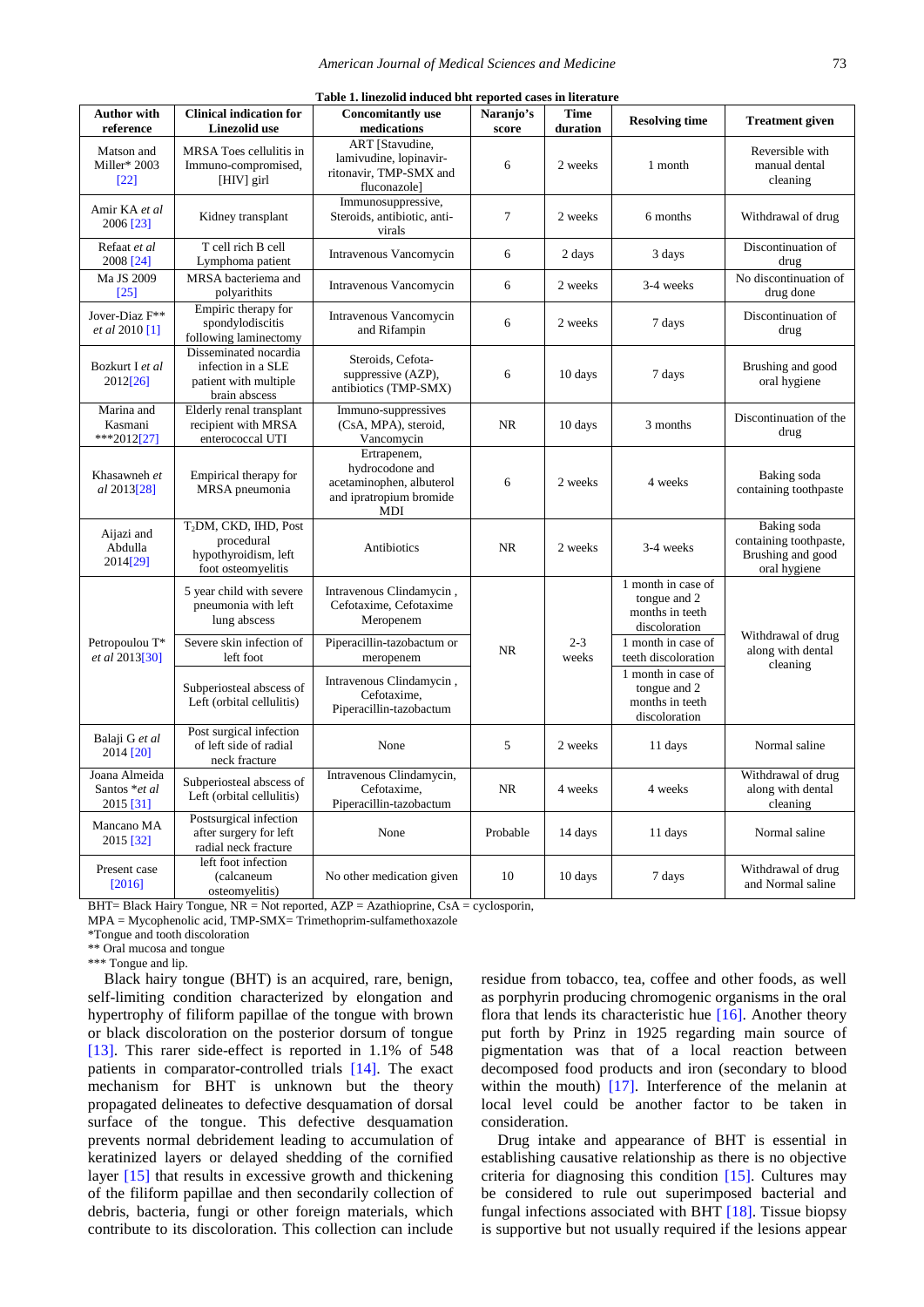<span id="page-3-0"></span>characteristic for BHT [\[19\].](#page-5-21) Scanning electron microscopic studies have shown lengthening of filiform papillae due to accumulated keratinized layer [\[16\].](#page-5-18) Differential diagnosis includes "pseudo-hairy tongue", oral hairy leukoplakia, pigmented fungiform papillae of the tongue and acanthosis nigricans [\[6\].](#page-4-3)



**Figure 5.** Flow chart showing selection of case studies

Presently, no definite therapy has been advocated for BHT but various treatments used vary from topical agents (hydrogen peroxide solution, topical triamcinolone acetonide etc.,) to oral retinoids, Yogurt and probiotic supplement [\[6\].](#page-4-3) Once BHT is diagnosed, discontinuation of the offending agent alongside practicing good oral hygiene usually resolves the problem [\[4\].](#page-4-7) Withdrawal of the drug with good oral hygiene along with baking soda was recommended as treatment by most of the authors while Balaji *et al* 20l4 [\[20\]](#page-5-12) and Mancano MA 2015 [\[32\]](#page-5-14) reported resolution of BHT with normal saline. Resistant BHT may require carbon dioxide lasers [\[6\].](#page-4-3) Cure has been also reported with application of 40% urea, gentian violet, thymol, Salicylic acid, vitamin B complex and surgical excision [\[4\].](#page-4-7) Other authors have suggested topical podophyllin and tretinoin but they are associated with problematic side effect[s \[21\].](#page-5-22)

We observed 14 case reports till date from our search. Although it is seen in adults (seven cases) [1,20,23,24,26,27,28,29,31] and pediatric (seven cases) have been reported in the literature due to their affinity towards dental structures [\[22,25,30\],](#page-5-3) [Table 1.](#page-2-0) Male prevalence was a common observation in the aforementioned case reports. Three authors [\[23,25,27\]](#page-5-4) did not observe hair like filiform papillae changes on clinical examination and others used yellowish brown tongue discoloration as a parameter [\[1,25,31,33\]](#page-4-0) suggesting BHT as a misnomer, while Mancano MA [\[32\]](#page-5-14) had taken both the aspect in his case report.

The mean time duration for development of black hairy tongue after the start of Linezolid was two weeks ranging between two days to four weeks, which is concomitant with the observation of Khasawneh *et al* 2013 (range was between 2 days to two weeks) [\[28\].](#page-5-9) Our case findings were similar to those observed by Bozkurt *et al* 2012 [\[26\]](#page-5-7) except that no concomitant medications were used.

The mean time duration for resolution of discoloration after discontinuation of Linezolid was of seven days (range from three days to six months), which was consistent with the finding of Khasawneh *et al* 2013 [\[28\].](#page-5-9) Ken Kobayashi *et al* 2010 [\[33\]](#page-5-23) in his study demonstrated yellowish-brown to black hair like elongation of filiform papillae with whitish lingual papillae in two of his Japanese patients clearly proving it to be useful in diagnosis as an objective criteria. Teeth discoloration was observed more in children [\[22,25,30\]](#page-5-3) and in adults where oral mucosa [\[1\]](#page-4-0) and lips [\[27\]](#page-5-8) were involved in addition to tongue.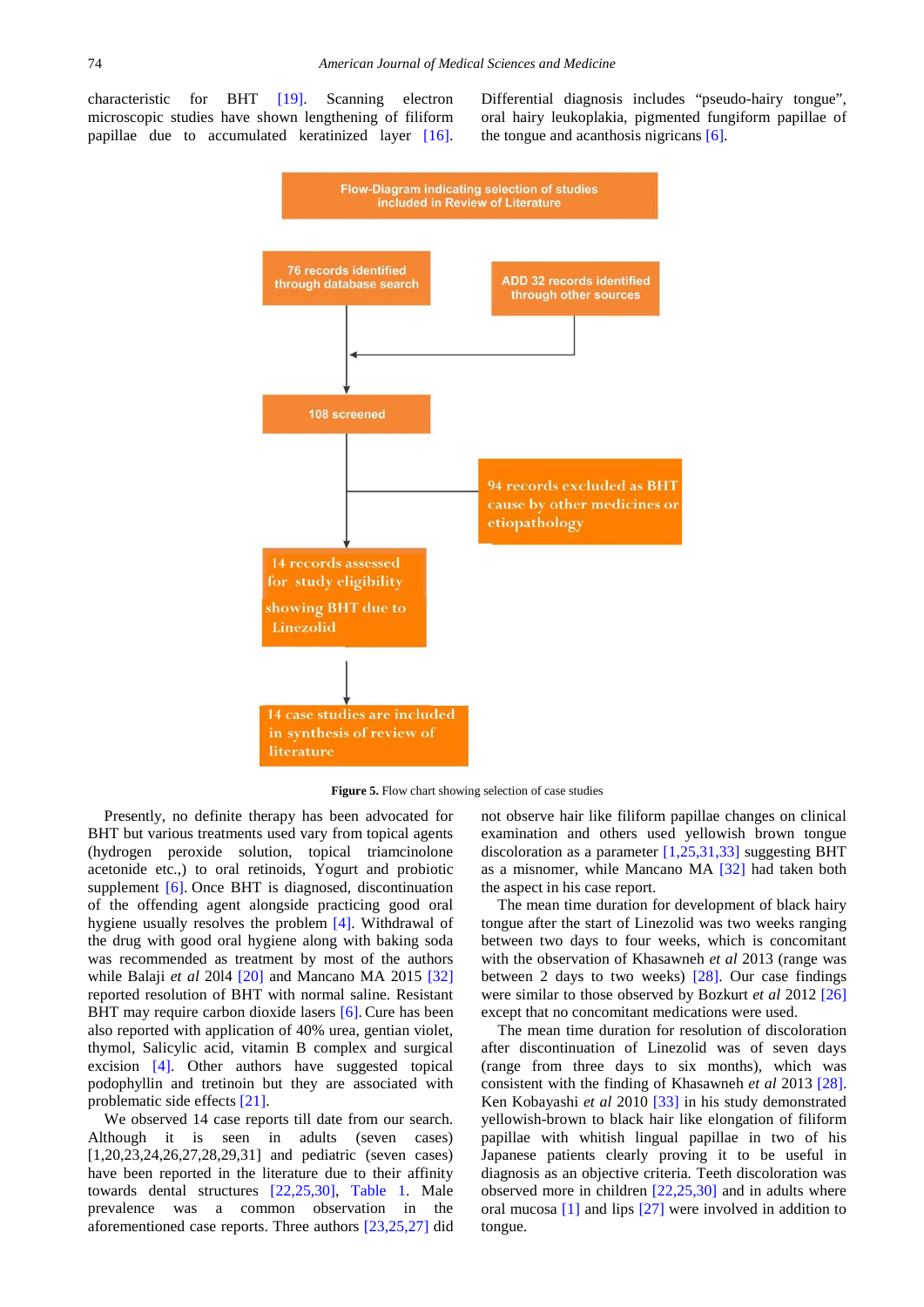Naranjo's adverse drug reaction probability scale scoring was used for predicating a probable association in most of the previous case reports [\[1,20,23,24,25,26,28,32\].](#page-4-0) None of the authors have used WHO-UMC scale with a re-challenge test in their case reports.

All authors had consensus regarding withdrawal of Linezolid except in the case report of Ma JS 2009 where patient tolerated the drug well in spite of BHT [\[25\].](#page-5-6) Khasawneh *et al* 2013 and Aijazi *et al* 2013 [\[28,29\]](#page-5-9) advocated baking soda tooth paste while Balaji *et al* 2014 [\[20\]](#page-5-12) and Mancano MA [\[32\]](#page-5-14) recommended normal saline which was consistent with treatment given in the present case. Matson and Miller 2003 [\[22\]](#page-5-3) concluded that drug to drug interaction possibility cannot be ruled out where multiple drugs were co-administered along with Linezolid.

In the present case, the appearance of BHT after the intake of Linezolid drug was based on clinical diagnosis, visual observation and microscopic evaluation. Its complete resolution after withdrawal of Linezolid establishes a causative relationship, which was further strengthened by the re-challenge test. WHO-UMC causality scale showed certain adverse reaction and Naranjo's adverse drug reaction probability scale (NADRPS) scoring for drug related adverse event that was 10 out of a maximum score of 12 (i.e. definite) and based on the following proposed diagnostic criteria for Linezolid induced BHT the score was 10/12.

At present, there is no specific histological criterion that has been incorporated for early diagnosis of this condition. In order to make the diagnosis of Linezolid induced black hairy tongue, it is suggested that three major and four minor criteria must be met with a cut off score of  $\geq 7$ . We propose the following criteria for diagnosis of Linezolid induced black hairy tongue.

| <b>Major Criteria</b>                                                                                                   | Score |
|-------------------------------------------------------------------------------------------------------------------------|-------|
| • Linezolid induced BHT establishing causal relationship                                                                | 1     |
| • Site involved posterior part of tongue with characteristic<br>discoloration involving oral mucosa and/or teeth        | 1     |
| • Prompt withdrawal improves the condition                                                                              | 1     |
| • Re-challenge test                                                                                                     | 1     |
| • Negative fungal and bacterial swabs                                                                                   | 1     |
| Minor criteria                                                                                                          |       |
| • Negative Cytology for extraneous material, yeast, bacterial<br>and fungal bodies                                      | 1     |
| • Cytological scrape showing hair like projections                                                                      | 1     |
| • Dermoscopic findings demonstrating yellowish-brown to<br>black hair-like elongation of filiform papillae with whitish | 1     |
| lingual papillae clearly.                                                                                               |       |
| • Naranjo's adverse drug reaction probability scale scoring                                                             | 1     |
| Histological appearance of marked elongation and                                                                        |       |
| hyperparakeratosis of filiform and numerous bacteria on the<br>epithelia surface                                        | 1     |
| • Lack of predisposing factors                                                                                          | 1     |
| • No specific treatment required                                                                                        | 1     |
| <b>TOTAL SCORE</b>                                                                                                      | 12    |

Based upon the above proposed criteria our total score for the index case was 10/12 that definitely establishes the diagnosis for Linezolid induced BHT. Further, studies are required for validation of the scale.

#### **4. Conclusion**

This case report is highlighted due to its rarity and to create awareness amongst the medical fraternity as their services are frequently sought for ameliorating this adverse reaction with utmost professional competence, diligence and prompt human care.

## **Limitation of Case Study**

Lack of dermoscopic and electron microscopic findings.

## **Implication of This Case Study**

The implication of this review will be that Linezolid drug can be continued in situations where it is the only drug for gram positive MRSA especially and in Vancomycin resistant entero-cocci as it acts not only on protein binding sites but also on the alternate binding sites of these organisms. Further, validation of the proposed scale by us and other authors in their studies is required.

#### **Acknowledgement**

Nil.

#### **Financial Support and Sponsorship**

Nil.

#### **Conflict of Interest**

None Declared.

#### **Patients Consent**

Written informed consent was obtained from the patient for publication of this case report and accompanying images.

#### **References**

- <span id="page-4-0"></span>[1] Jover-Diaz-F., Cuadrado-Paster, J.,M, Talents- Bolos, A., Martin-Gonzalez, C, Black tongue associated with Linezolid, *Am J Ther,*17(4).115-117. 2010.
- <span id="page-4-1"></span>[2] Noskin, G.,A, Methicilin-resistant Staphylococcus aureus and Vancomycin-resistant enterococci: emerging problems and new prospects for management, *Ann Acad Med Singapore*, 30.320-331. 2001.
- <span id="page-4-2"></span>[3] Hau, T, Efficacy and safety of Linezolid in the treatment of skin and soft tissue infections, *Eur J Clin Microbiol infect Dis,* 21.491- 498. 2002.
- <span id="page-4-7"></span>[4] Sarti, G.,M, Haddy, R.,I, Schaffer, D., Kihm, J, Black hairy tongue, *Am Fam Physician,* 41.1751-1755. 1990.
- [5] Tamam, L., Annagur, B.,B, Black hairy tongue associated with olanzapine treatment: a case report, *Mt Sinai J Med*, 73.891-894. 2006.
- <span id="page-4-3"></span>[6] MacGrath, E.,E, Bardsley, P., Basran, G, Black hairy tongue what is your call? *CMAJ,* 178.1137-1138. 2008.
- <span id="page-4-4"></span>[7] The use of the WHO-UMC system for standardized case causality assessment, [Accessed at http//:www.who-umc.org/Graphics/24734.pdf on June 18<sup>th</sup>, 2014].
- <span id="page-4-5"></span>[8] Naranjo, C.,A, Busto, U., Sellers, E.,M, Sander, P., Ruiz, I., Roberts, E.,A. *et al*., A method for estimating the probability of adverse drug reactions, *Clin Pharmacol Ther,* 30.239-245. 1981.
- <span id="page-4-6"></span>[9] American Psychiatric Association, Diagnostic and Statistical manual of mental disorders, 5th ed., American Psychiatric Association, Washington DC, 2013.